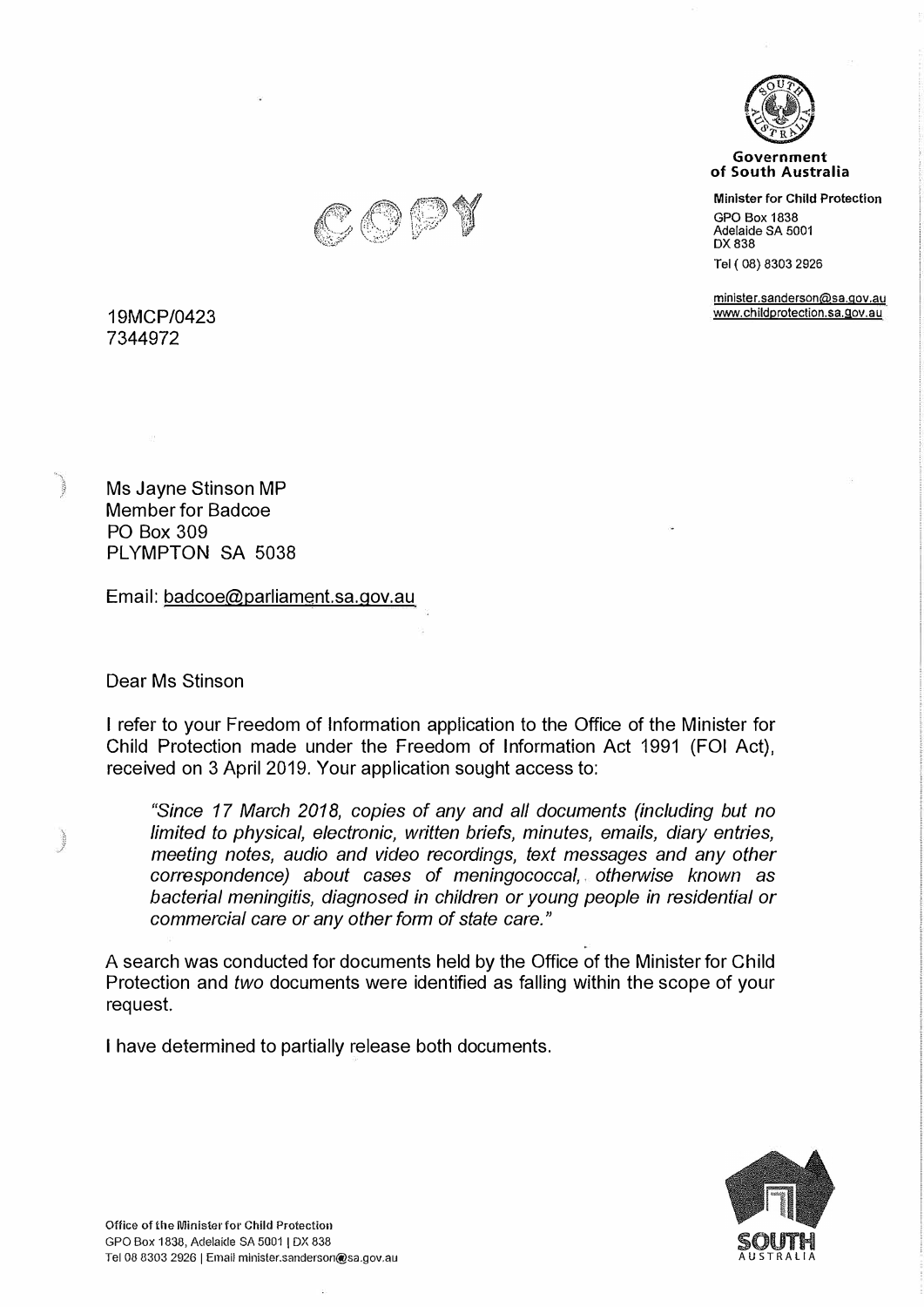# Document 1 - Email from Brette Schumann to Mikala Ballard (Re: Advice on Question) - 18 December 2018

This document is partially exempt under Clause 12 of the FOI Act as the exempt component may identify a child under Guardianship.

## **Clause 12**

12-Documents the subject of secrecy provisions

(1) A document is an exempt document if it contains matter the disclosure of which would constitute an offence against an Act.

(2) A document is not an exempt document by virtue of this clause unless disclosure of the matter contained in the document, to the person by or on whose behalf an application for access to the document is made, would constitute such an offence

As the Children and Young Persons (Safety) Act 2017 (CYPS Act) states at Clause 164

## **Clause 164 - Confidentiality**

(1) Subject to this Act, a person engaged or formerly engaged in the administration, operation or enforcement of this Act must not disclose personal information obtained (whether by that person or otherwise) in the course of performing functions or exercising powers under this Act except-

(a) as required or authorised by or under this Act or any other Act or law: or

(b) with the consent of the person to whom the information relates; or

(c) in connection with the administration or enforcement of this or any other Act; or

(d) for the purposes of referring the matter to a law enforcement agency, or a person or agency exercising official duties under an Act relating to the care or protection of children and young people; or

(e) to an agency or instrumentality of this State, the Commonwealth or another State or a Territory of the Commonwealth for the purposes of the proper performance of its functions; or

(f) if the disclosure is reasonably necessary for the protection of the lawful interests of that person. Maximum penalty: \$10 000.

(2) Subsection (1) does not prevent disclosure of statistical or other data that could not reasonably be expected to lead to the identification of any person to whom it relates.

(3) Information that has been disclosed under subsection (1) for a particular purpose must not be used for any other purpose by-

(a) the person to whom the information was disclosed; or

(b) any other person who gains access to the information (whether properly or improperly and whether directly or indirectly) as a result of that disclosure. Maximum penalty: \$10 000.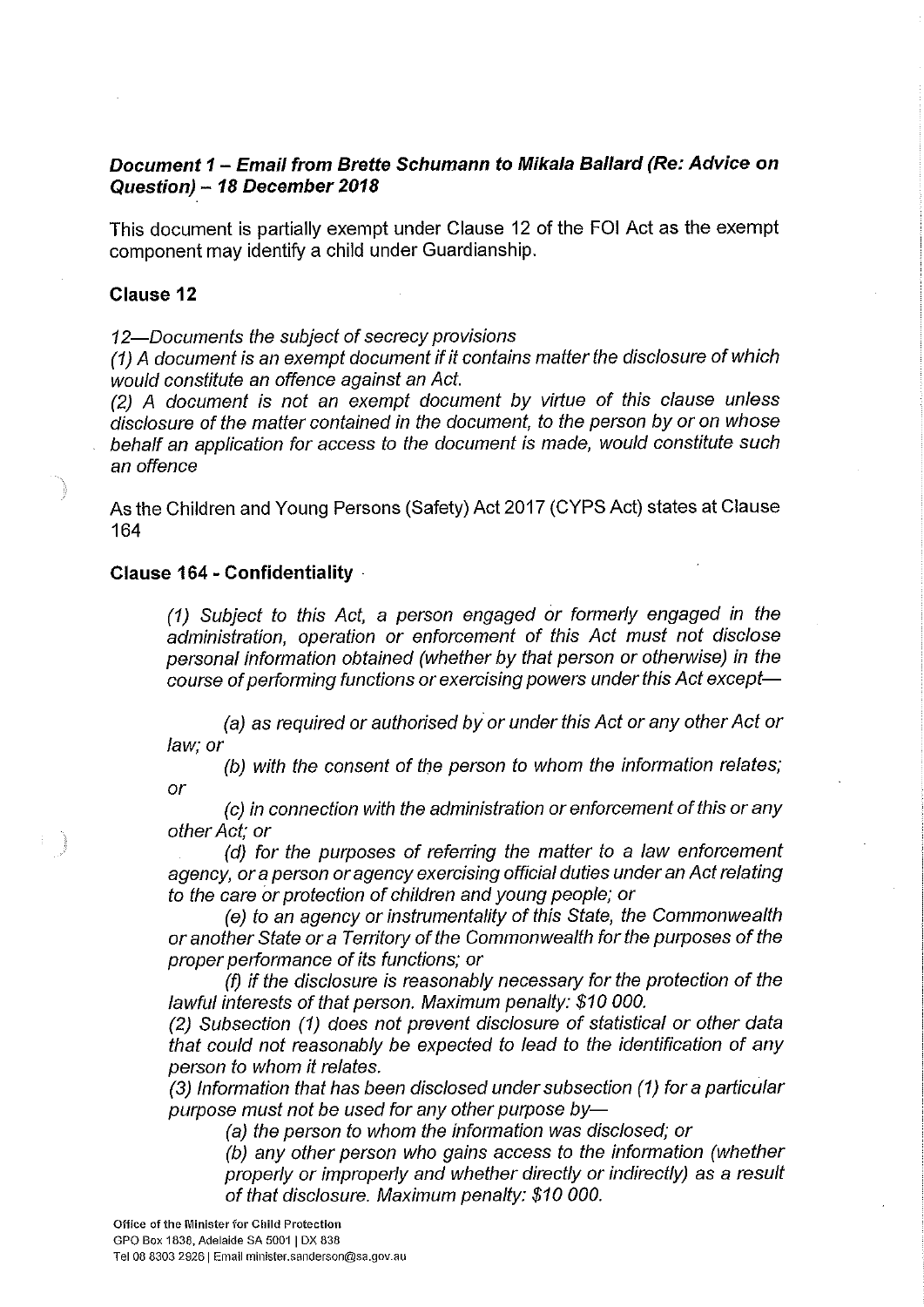(4) The regulations may make further provision in respect of the disclosure of information obtained in the course of the administration of this Act.

If the information I have determined to be exempt from release, was released, it is my opinion that this would be unlawful release of information under this clause of the CYPS Act.

# Document 2 - Email from Chantelle Read to Fiona Ward (re: update as requested by Minister) 11 January 2019

This document is partially exempt under Clause 12 of the FOI Act, as this information includes detailed medical information, which would be in contravention of both Clause 6 of the FOI Act, and Clause 12 of the FOI Act.

## **Clause 6 - Documents affecting personal affairs**

A document is an exempt document if it contains matter the  $(1)$ disclosure of which would involve the unreasonable disclosure of information concerning the personal affairs of any person (living or dead).

A document is an exempt document if it contains allegations or  $(2)$ suggestions of criminal or other improper conduct on the part of a person (living or dead) the truth of which has not been established by judicial process and the disclosure of which would be unreasonable.

A document is not an exempt document by virtue of subclause (1) or  $(3)$ (2) merely because it contains information concerning the person by or on whose behalf an application for access to the document is made.

(3a) A document is an exempt document if it contains matter-

consisting of information concerning a person who is presently  $(a)$ under the age of 18 years or suffering from mental illness, impairment or infirmity or concerning such a person's family or circumstances, or information of any kind furnished by a person who was under that age or suffering from mental illness, impairment or infirmity when the information was furnished; and

the disclosure of which would be unreasonable having regard  $(b)$ to the need to protect that person's welfare.

As this information is detailed medical information this would be exempt under Clause  $6(1)$  and  $(3a)$ .

In addition, this information would be exempt under Clause 12:

## **Clause 12**

12—Documents the subject of secrecy provisions

(1) A document is an exempt document if it contains matter the disclosure of which would constitute an offence against an Act.

(2) A document is not an exempt document by virtue of this clause unless disclosure of the matter contained in the document, to the person by or on whose

Tel 08 8303 2926 | Email minister.sanderson@sa.gov.au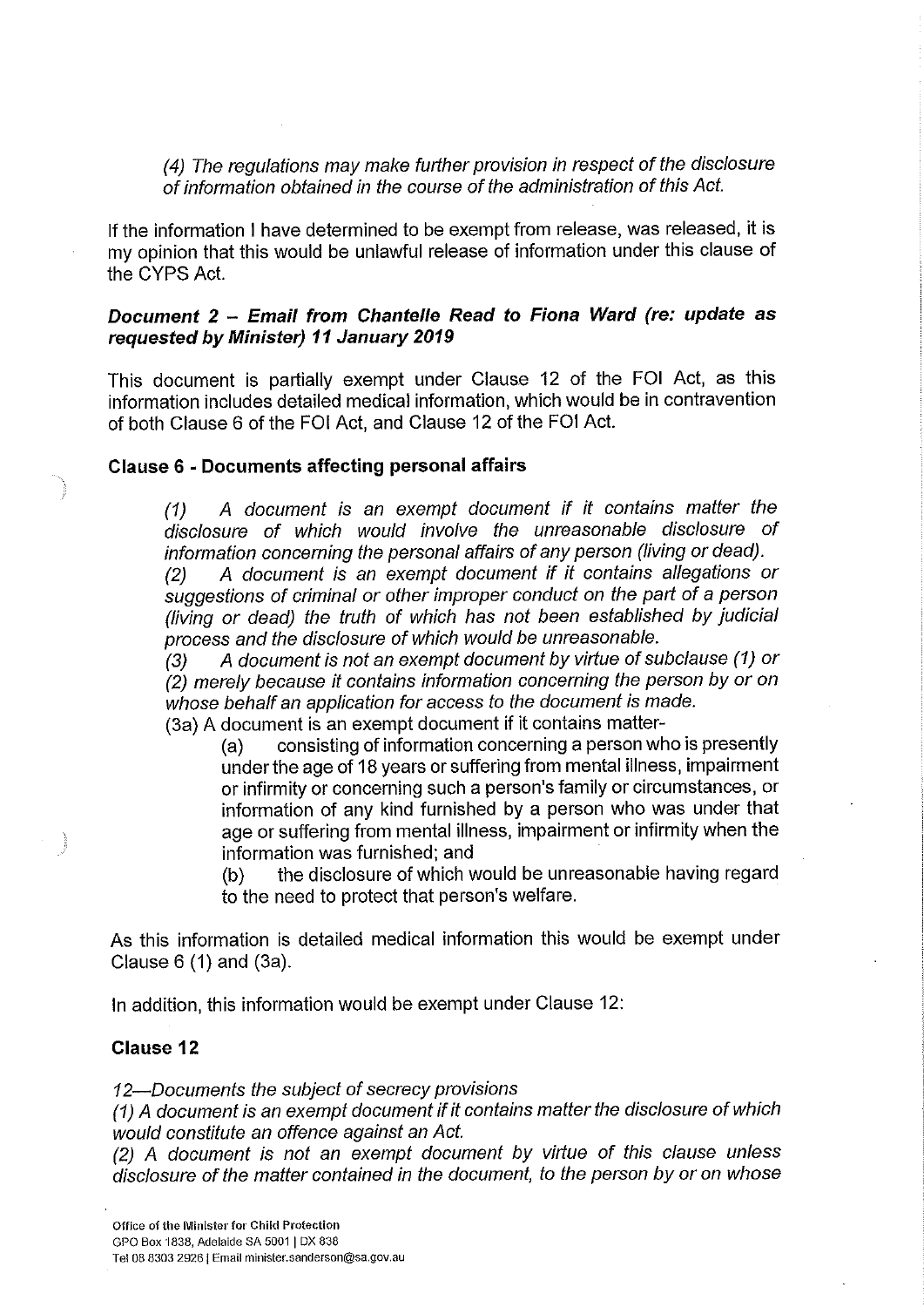behalf an application for access to the document is made, would constitute such an offence

As the Children and Young Persons (Safety) Act 2017 (CYPS Act) states at Clause  $164$ 

### **Clause 164 - Confidentiality**

(1) Subject to this Act, a person engaged or formerly engaged in the administration, operation or enforcement of this Act must not disclose personal information obtained (whether by that person or otherwise) in the course of performing functions or exercising powers under this Act except-

(a) as required or authorised by or under this Act or any other Act or law; or

(b) with the consent of the person to whom the information relates; or

(c) in connection with the administration or enforcement of this or any other Act; or

(d) for the purposes of referring the matter to a law enforcement agency, or a person or agency exercising official duties under an Act relating to the care or protection of children and young people; or

(e) to an agency or instrumentality of this State, the Commonwealth or another State or a Territory of the Commonwealth for the purposes of the proper performance of its functions; or

(f) if the disclosure is reasonably necessary for the protection of the lawful interests of that person. Maximum penalty: \$10 000.

(2) Subsection (1) does not prevent disclosure of statistical or other data that could not reasonably be expected to lead to the identification of any person to whom it relates.

(3) Information that has been disclosed under subsection (1) for a particular purpose must not be used for any other purpose by-

(a) the person to whom the information was disclosed; or

(b) any other person who gains access to the information (whether properly or improperly and whether directly or indirectly) as a result of that disclosure. Maximum penalty: \$10 000.

(4) The regulations may make further provision in respect of the disclosure of information obtained in the course of the administration of this Act.

If the information I have determined to be exempt from release, was released, it is my opinion that this would be unlawful release of information under this clause of the CYPS Act.

Please be aware that in accordance with Department of the Premier and Cabinet Circular PC045, Disclosure Logs for Non-Personal Information Released through Freedom of Information, this agency is required to publish a log of all non-personal information released under the FOI Act.

There are no costs levied for the processing of your application.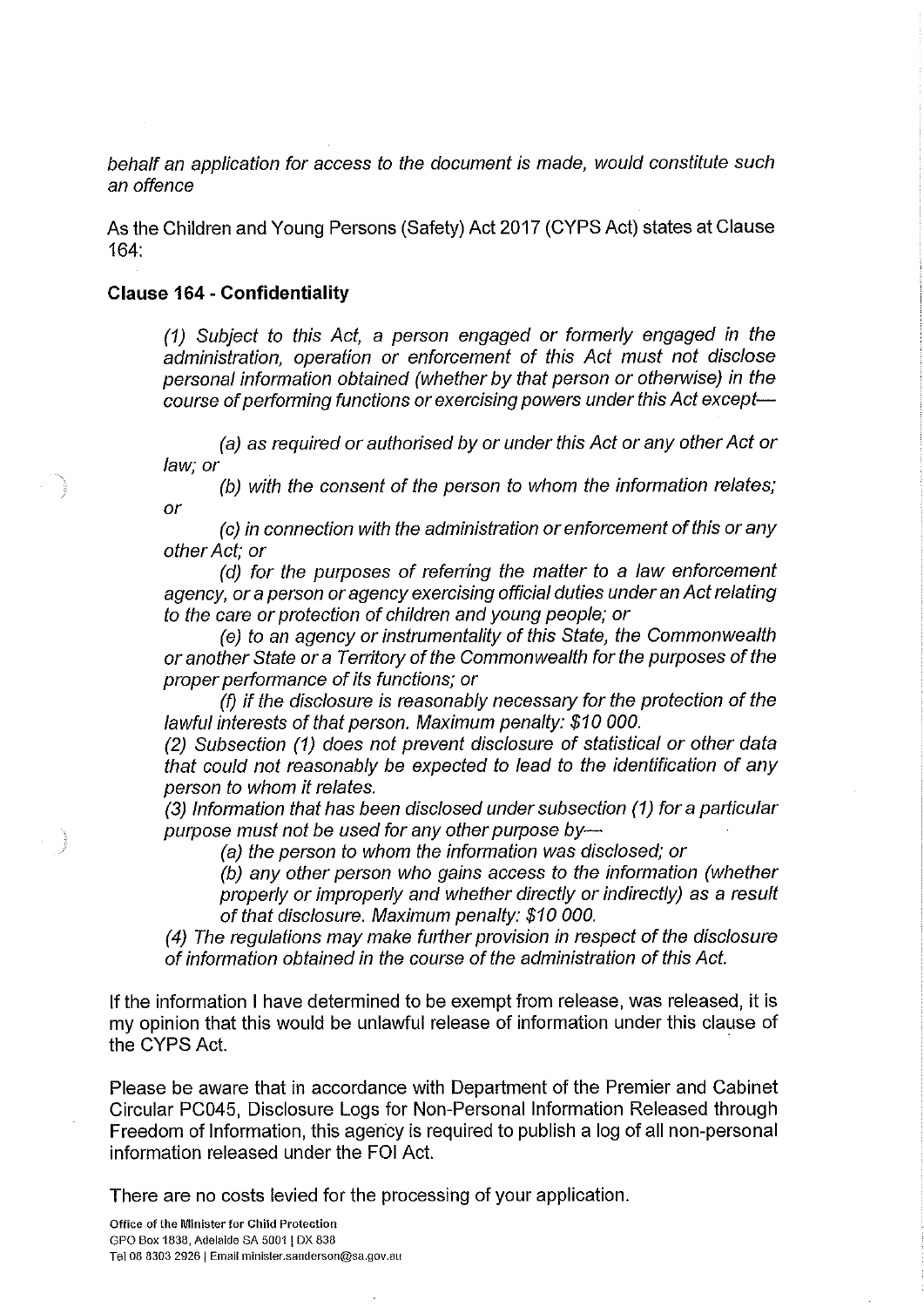If you have any questions regarding this determination, please contact me on telephone (08) 8303 2023.

If you are dissatisfied with this determination, you can seek an Internal Review by writing to the Hon Rachel Sanderson MP, Minister for Child Protection as the Principal Officer. Your request should be sent within 30 days of receipt of this letter.

I have also enclosed a copy of your rights to review and appeal this determination, which explains your review options.

Yours sincerely

Damian Leach **Accredited Freedom of Information Officer** Office of the Minister for Child Protection

 $6,1572019$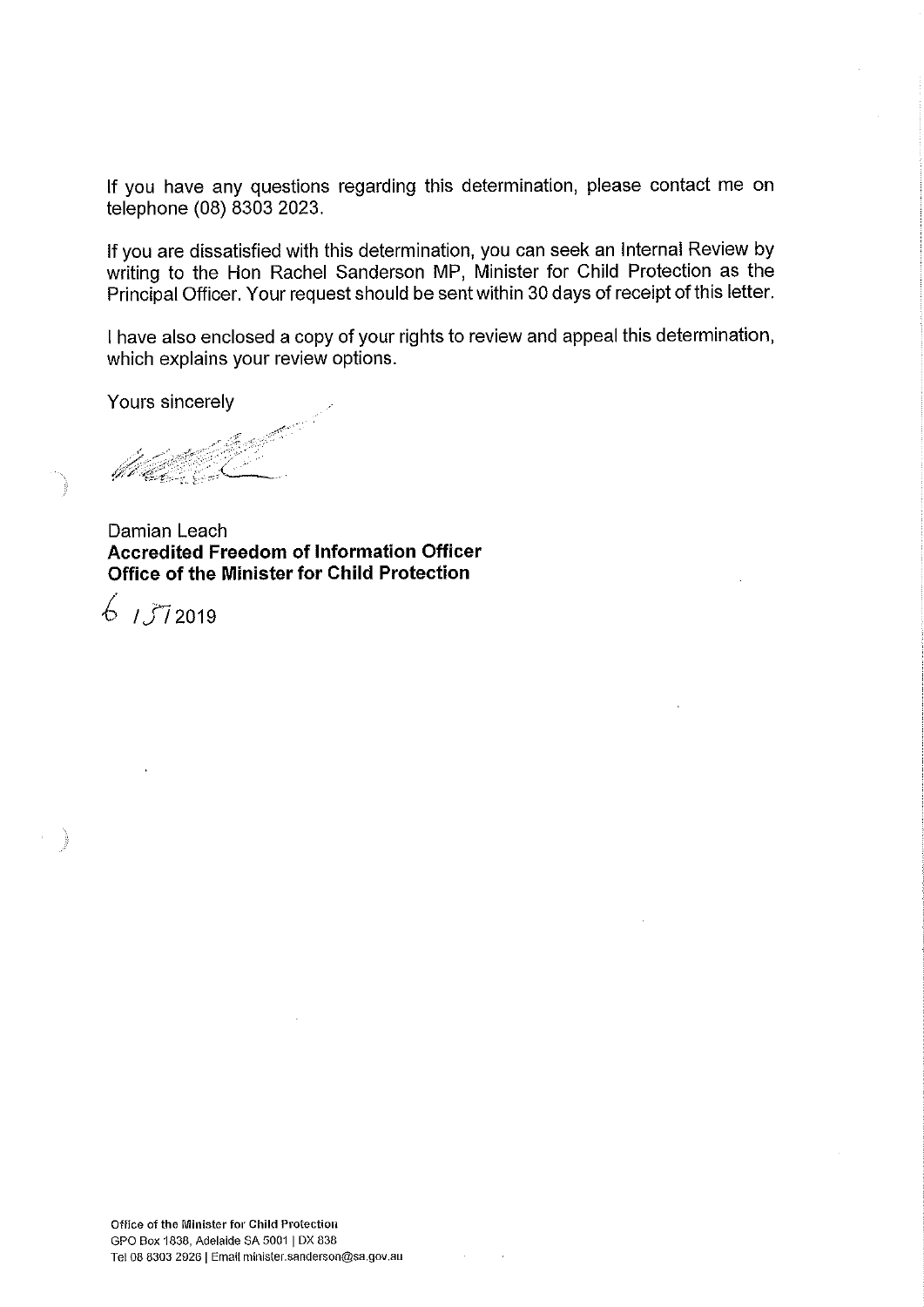### Ballard, Mikala (DCP)

From: Sent: To: Subject: **Attachments:** 

 $\mathfrak{t}$ 

j

Schumann, Brette (DCP) Tuesday, 18 December 2018 1:01 PM Ballard, Mikala (DCP) Re: Advice on Question image001.png; ATT00001.htm; 04. QWN - HoA - MENINGOCOCCAL DISEASE - Pg 4381.docx; ATT00002.htm

### Hi Mikala,

given the line of questioning that this QON was part of, coupled with the related newspaper article, Clause 12 the Department advises that it would not be appropriate to respond to this question as it may identify a young person in care.

Kind regards,

**Brette** 

From: Diprose, Samuel (DCP) Sent: Friday, 7 December 2018 9:52 AM To: Schumann, Brette (DCP) Cc: Mansell, Katie (DCP); Ballard, Mikala (DCP) Subject: Advice on Question

#### Hi Brette,

J

Please see the attached Hansard excerpt of a question asked without notice during yesterday's sitting.

Can you please provide advice to the OMCP as to whether it would be appropriate for the Minister to respond to this question?

I understand Mikala will raise this with you directly at your 11am meeting.

Kind regards,

**Sam Diprose** Senior Business Support Officer

Parliamentary Officer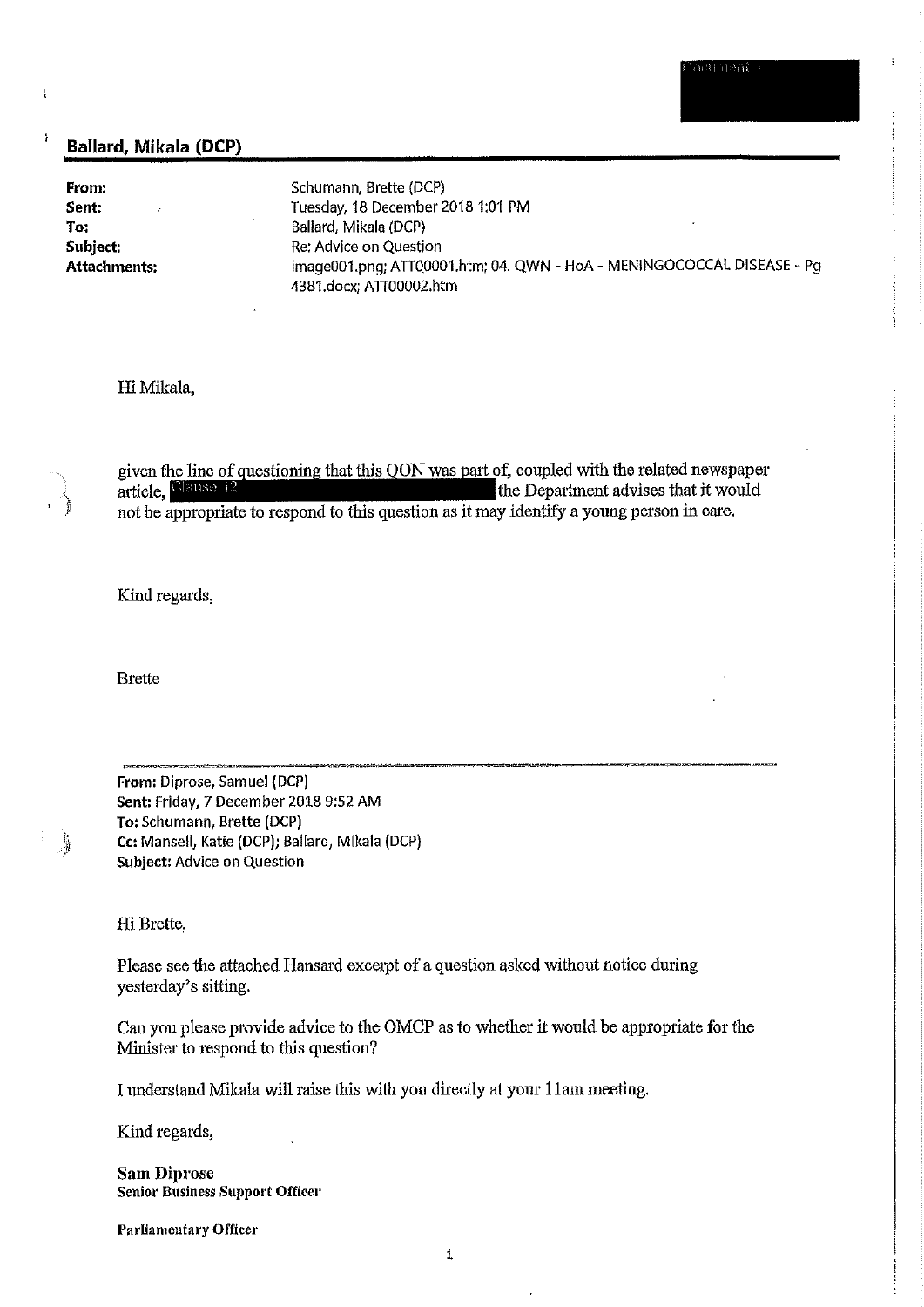## Office of the Minister for Child Protection

 $\bar{\mathbf{q}}$ 

 $\pmb{\mathfrak{t}}$ 

Level 12 North, 1 King William Street, Adelaide SA 5000<br>t (08) 8303 2962 e samuel.diprose@sa.gov.au w www.childprotection.sa.gov.au

 $\ddot{\phantom{0}}$ 

 $\overline{a}$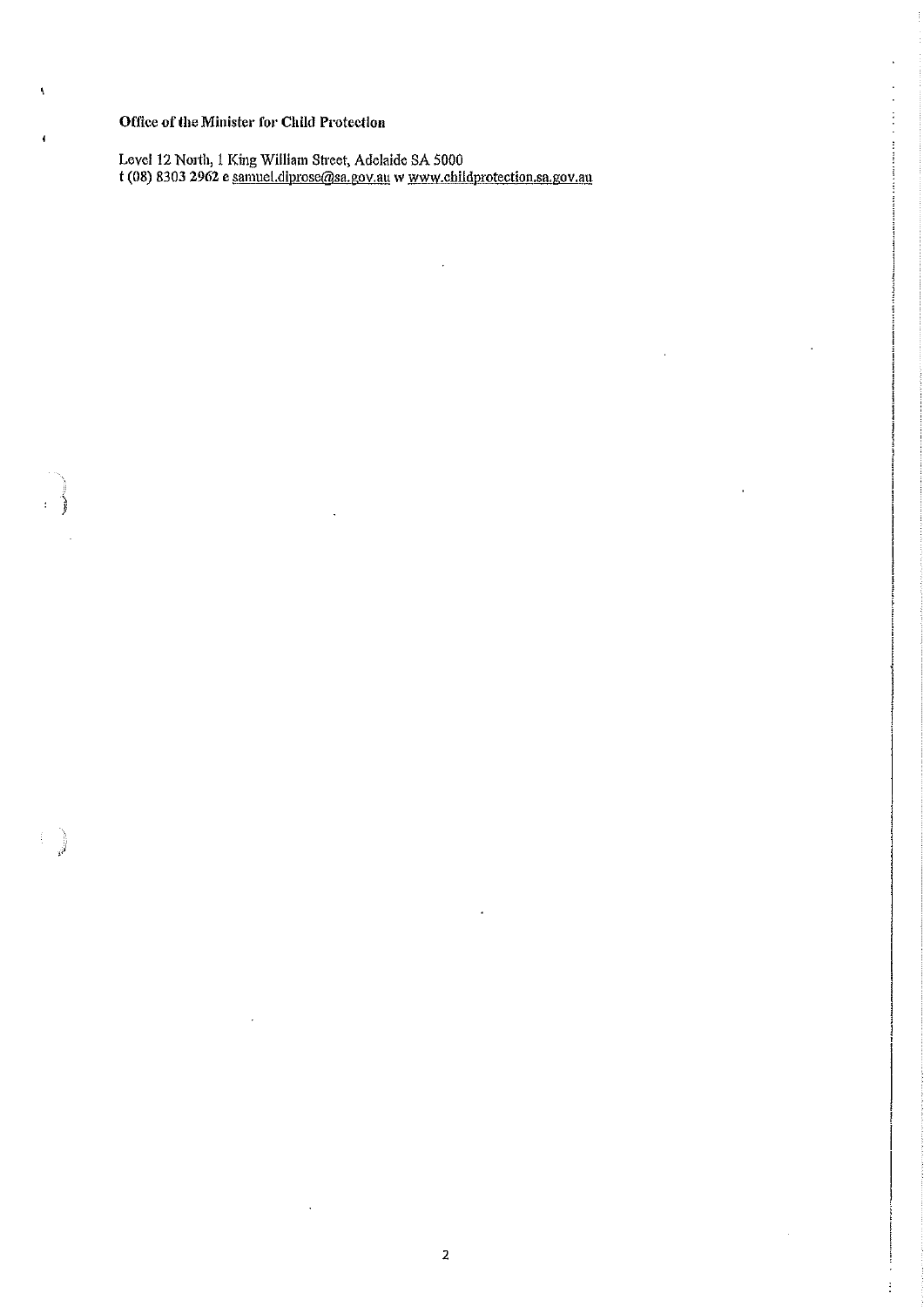ootimant i

# Pratt, Penny (DCP)

From: Sent: To: Cc: Subject:

Reed, Chantelle (DCP) Friday, 11 January 2019 8:36 AM Ward, Flona (DCP) Pratt, Penny (DCP); Taylor, Cathy (DCP) RE: update as requested by the Minister

 $\ddot{\phantom{0}}$ 

 $\sim$  .

0ไลแรล

 $\mathcal{F}^{\mathcal{A}}$ 

Hi Fiona,

Appreciate the update.

 $\mathbf{r}$ 

 $\mathcal{L}^{\text{max}}$ 

Thank you Chantelle

 $\mathbb{R}^3$ 

From: Ward, Flona (DCP) <Flona.Ward@sa.gov.au> Sent: Thursday, 10 January 2019 6:12 PM To: Reed, Chantelle (DCP) <Chantelle.Reed3@sa.gov.au> Cc: Pratt, Penny (DCP) <Penny Pratt@sa.gov.au>; Taylor, Cathy (DCP) <Cathy Taylor4@sa.gov.au><br>Subject: undate as requested by the Minister Sause 12 Subject: update as requested by the Minister

# มีลนลอ 6, Clause 12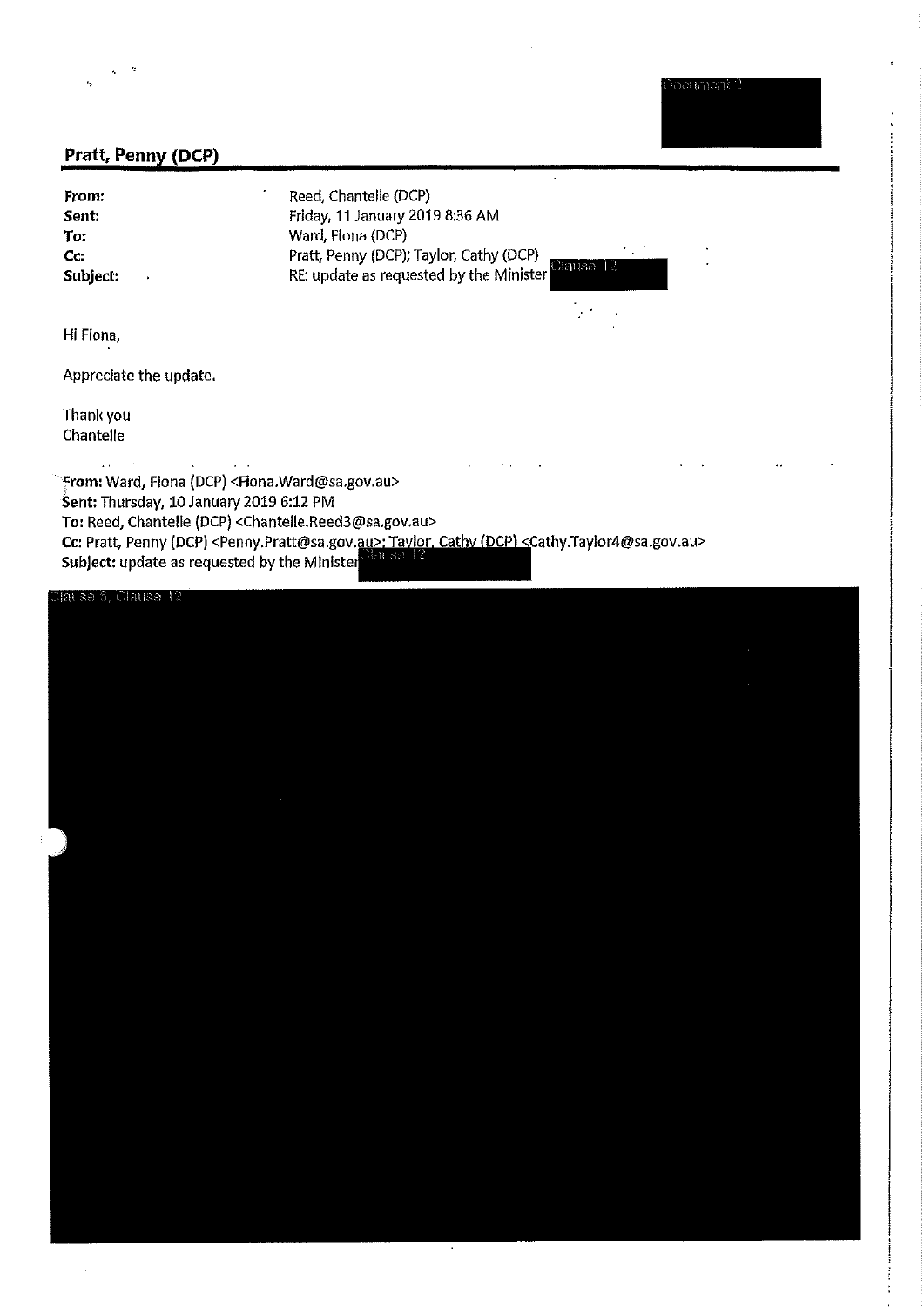# **FOI FACT SHEET**

# **Your Rights to Review and Appeal**

# South Australian Freedom of Information Act 1991

Please read the information in this fact sheet before completing the attached application form

### **INTERNAL REVIEW**

If you are unhappy with a determination made by an agency (includes South Australian State Government Agency, Local Government Council or University) under the Freedom of Information Act 1991 (FOI Act) in relation to:

- a freedom of information (FOI) application for access to a document, or  $\bullet$
- an FOI application for amendment to your personal records

in most cases, you are entitled to apply for an Internal Review of that determination.

### **Request an Internal Review**

An Internal Review must be lodged within 30 calendar days of you receiving advice of a determination that you are unhappy with.

Applications must be made in writing in accordance with Section 29 or Section 38 of the FOI Act or using the attached FOI Application Form for Internal Review of a Determination (Internal Review Form).

An Internal Review application must be made to the Principal Officer of the agency that made the determination you are seeking to have reviewed.

### How much does an Internal Review cost?

There is an application fee of \$35.00 that must be paid when you lodge your Internal Review application if your review request is for access to documents.

There is no application fee for an Internal Review of an FOI application for amendment to your personal records.

Agencies generally accept payment by cash, money order or cheque. If you would like to pay by credit card you will need to ask the agency if they are able to accept credit card payments.

If, as a result of an Internal Review an agency changes or reverses a determination so that access to a document is, or will be, given, the agency will refund the Internal Review application fee paid by the applicant, where applicable.

## What if I have a concession card or can't afford to pay?

If you are the holder of a current concession card or if you can satisfy the agency that the payment of the application fee would cause financial hardship, the agency must waive or remit (reduce or refund) it.

If you are a concession cardholder you will need to provide evidence e.g. attach a copy of your concession card when you make the application. Alternatively you will need to give written reasons as to why the payment of a fee would cause you financial hardship.

### How long does an Internal Review take?

You will be advised of the outcome of your Internal Review application within 14 calendar days of it being received by the agency.

If the agency does not deal with your Internal Review application within 14 calendar days (or you remain unhappy with the outcome of the Internal Review) you are entitled to an External Review